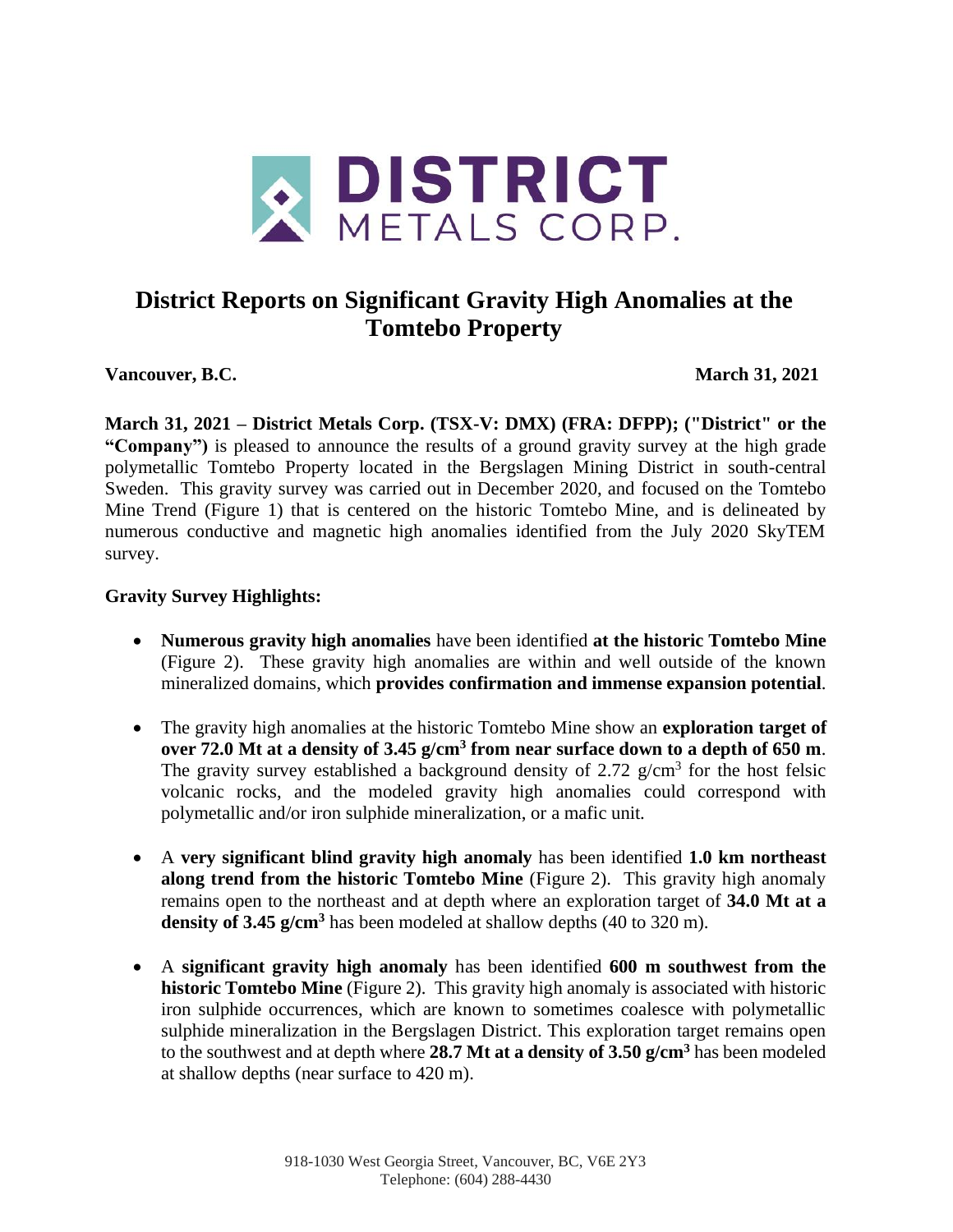*The potential quantity and density of the exploration targets described above are conceptual in nature, and it is not possible to make assumptions on metal grades from a gravity survey. There has been insufficient or no drilling to define a mineral resource or to determine if polymetallic sulphide mineralization is present, respectively. It is uncertain if further drilling will result in these exploration targets being delineated as a mineral resource or resulting in the discovery of polymetallic sulphide mineralization.*

Garrett Ainsworth, CEO of District, commented: "Our ground gravity survey covering the Tomtebo Mine Trend has worked extraordinarily well. Interpretation of the gravity data has successfully confirmed proof of concept and identified compelling expansion potential at the historic Tomtebo Mine. This survey has also revealed two high priority gravity targets with coincident magnetic and/or conductive anomalies located 0.6 to 1.0 km along trend from the Tomtebo Mine. We are especially excited about the gravity high anomaly located one kilometer to the northeast of the Tomtebo Mine, which represents a potential grassroots discovery opportunity with a modeled tonnage that compares with the historic production tonnage from the historic Falun Mine."

The December 2020 ground gravity survey covered a 2 km by 3 km portion of the Tomtebo Mine Trend with 200 m line spacings and stations 50 m along the lines, which totaled approximately 400 gravity stations. The large density differential between the surrounding host felsic volcanic rocks, and targeted polymetallic sulphide mineralization on the Tomtebo Mine Trend has generated an important data layer that in combination with magnetic, electromagnetic, and geochemical data has revealed priority drill targets.

## **Gravity Survey Background**

Gravity surveys measure differences in the Earth's gravity field in milligals (mGal), which is sensitive to variations in rock density, and can be used to detect excess mass, which may indicate a potential massive sulphide deposit at depth, and to estimate the size of the excess mass. The sulphide minerals found in massive sulphide (VMS or SedEx) deposits have relatively high density values in marked contrast to lower density values measured in their volcanic and sedimentary host rocks. In its purest form, massive sulphide mineral density ranges from 4.0 to 7.5 g/cm<sup>3</sup> while the felsic volcanic host rock ranges from 2.6 to 2.8 g/cm<sup>3</sup>. Gravity high anomalies of 3.2  $g/cm<sup>3</sup>$  or greater are typical VMS and SedEx signatures that center over these types of deposits.

Volcanic Massive Sulphide (VMS) and SedEx deposits can often be identified by gravity survey data. Metal content zonation within VMS systems in particular is typical from proximal feeder copper-gold zones being strongly conductive and weakly to strongly magnetic with the more distal SedEx silver-zinc-lead zones being weakly- to non-conductive and weakly to strongly magnetic, which can be greatly complemented by gravity data. Where targets are blind, exploration drilling should be prioritized in areas that exhibit at least two coincident anomalies of conductivity, magnetics, or gravimetry.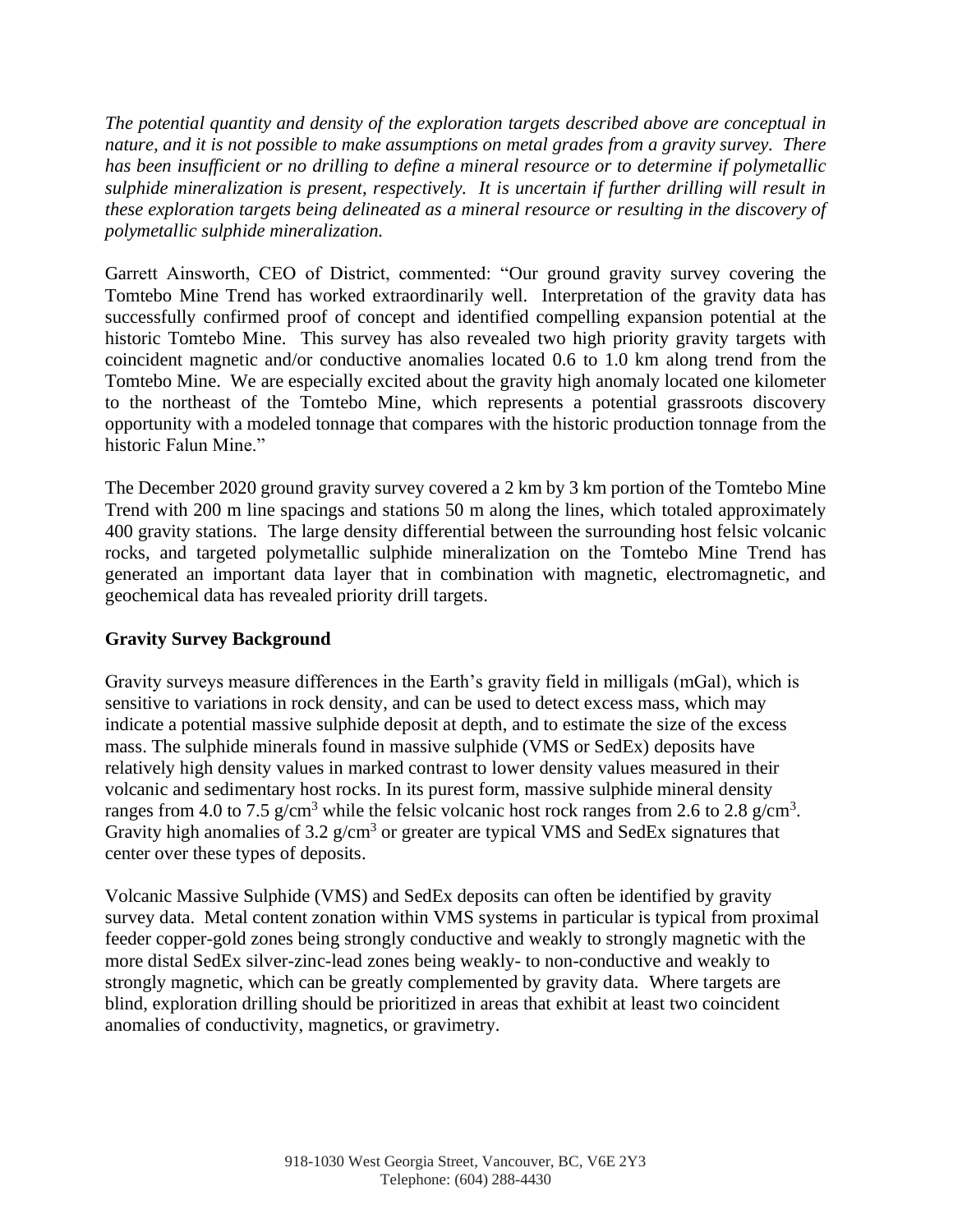

### **Figure 1: Ground Gravity Survey Station Plan**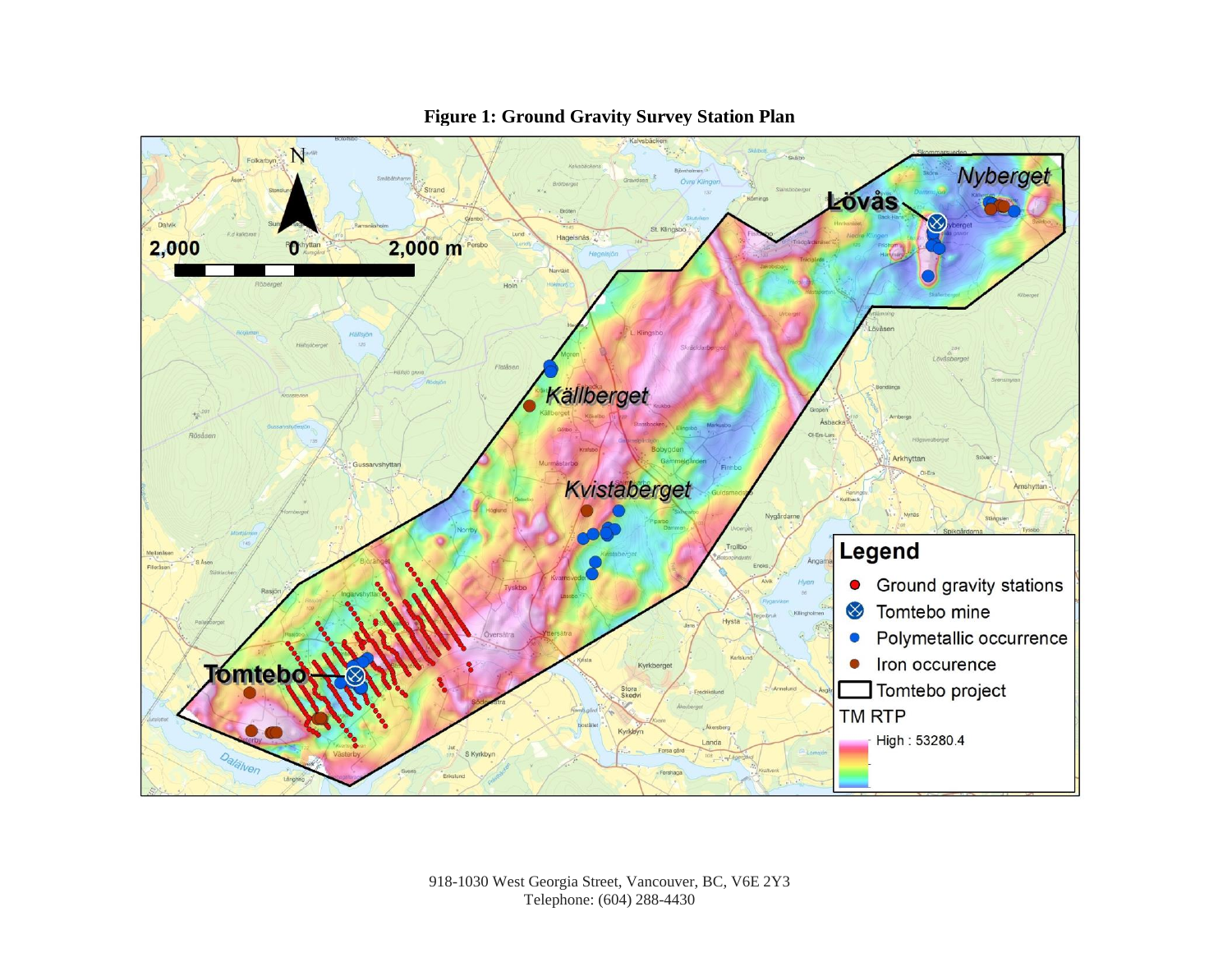

# **Figure 2: Terrain Corrected Gravity on Tomtebo Mine Trend**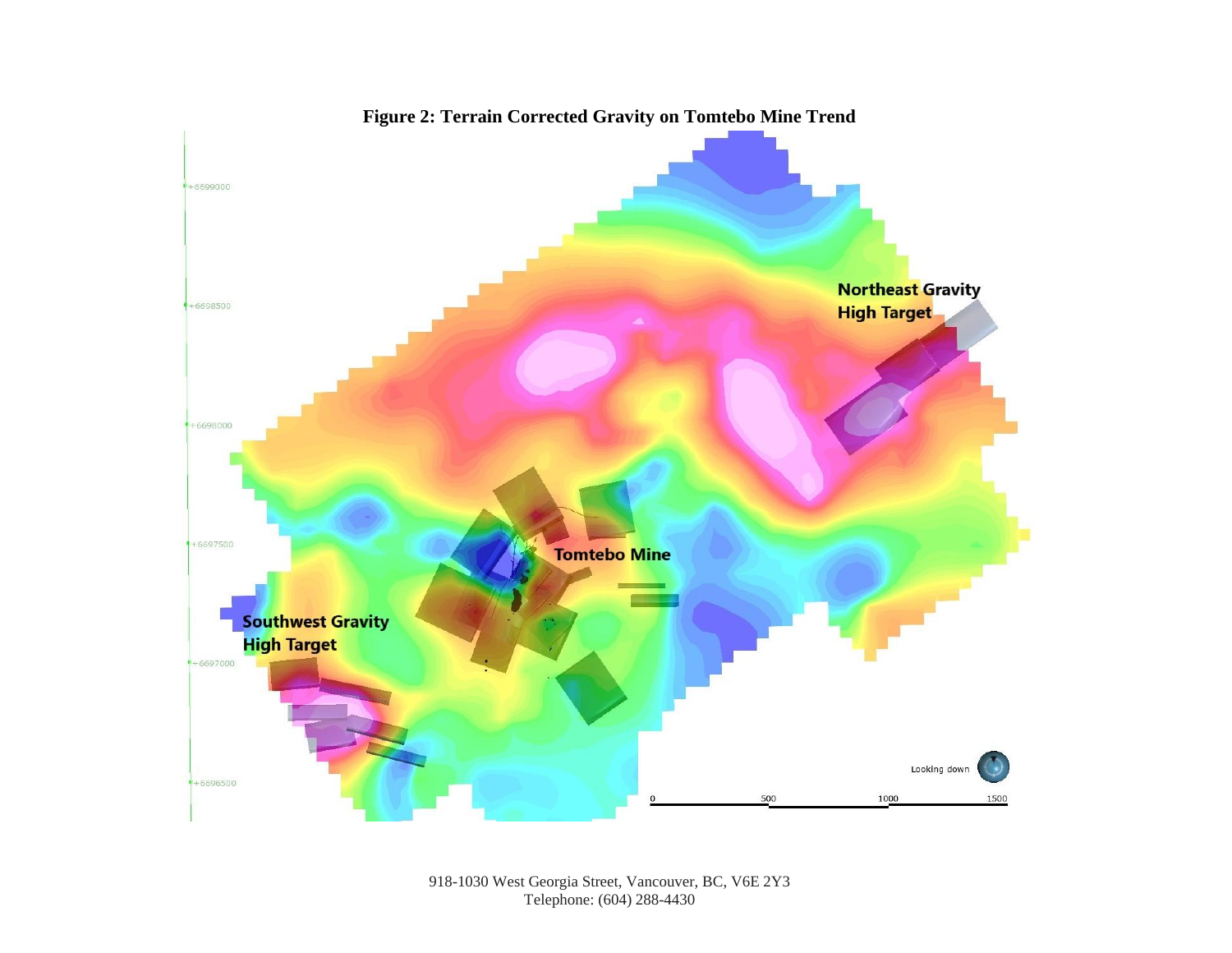### **Technical Information**

All scientific and technical information in this news release has been prepared by, or approved by Garrett Ainsworth, PGeo, President and CEO of the Company. Mr. Ainsworth is a qualified person for the purposes of National Instrument 43-101 - *Standards of Disclosure for Mineral Projects.*

Mr. Ainsworth has not verified any of the information regarding any of the properties or projects referred to herein other than the Tomtebo Property. Mineralization on any other properties referred to herein is not necessarily indicative of mineralization on the Tomtebo Property.

### **About District Metals Corp.**

District Metals Corp. is led by industry professionals with a track record of success in the mining industry. The Company's mandate is to seek out, explore, and develop prospective mineral properties through a disciplined science-based approach to create shareholder value and benefit other stakeholders.

The advanced exploration stage Tomtebo Property is located in the Bergslagen Mining District of south-central Sweden is the Company's main focus. Tomtebo comprises 5,144 ha, and is situated between the historic Falun Mine and Boliden's Garpenberg Mine that are located 25 km to the northwest and southeast, respectively. Two historic polymetallic mines and numerous polymetallic showings are located on the Tomtebo Property along an approximate 17 km trend that exhibits similar geology, structure, alteration and VMS/SedEx style mineralization as other significant mines within the district. Mineralization that is open at depth and along strike at the historic mines on the Tomtebo Property has not been followed up on, and modern systematic exploration has never been conducted on the Property.

On Behalf of the Board of Directors

"*Garrett Ainsworth*" President and Chief Executive Officer

(604) 288-4430

#### *Neither TSX Venture Exchange nor its Regulation Services Provider (as that term is defined in policies of the TSX Venture Exchange) accepts responsibility for the adequacy or accuracy of this release.*

#### *Cautionary Statement Regarding "Forward-Looking" Information.*

*This news release contains certain statements that may be considered "forward-looking statements" within the meaning of applicable securities laws. In some cases, but not necessarily in all cases, forward-looking information can be identified by the use of forward-looking terminology such as "plans", "targets", "expects" or "does not expect", "is expected", "an opportunity exists", "is positioned", "estimates", "intends", "assumes", "anticipates" or "does not anticipate" or "believes", or variations of such words and phrases or state that certain actions, events or results "may", "could", "would", "might", "will" or "will be taken", "occur" or "be achieved" and other similar expressions. In addition, statements in this news release that not historical facts are forward looking statements including anticipated results of future exploration and the results of additional compilation work.*